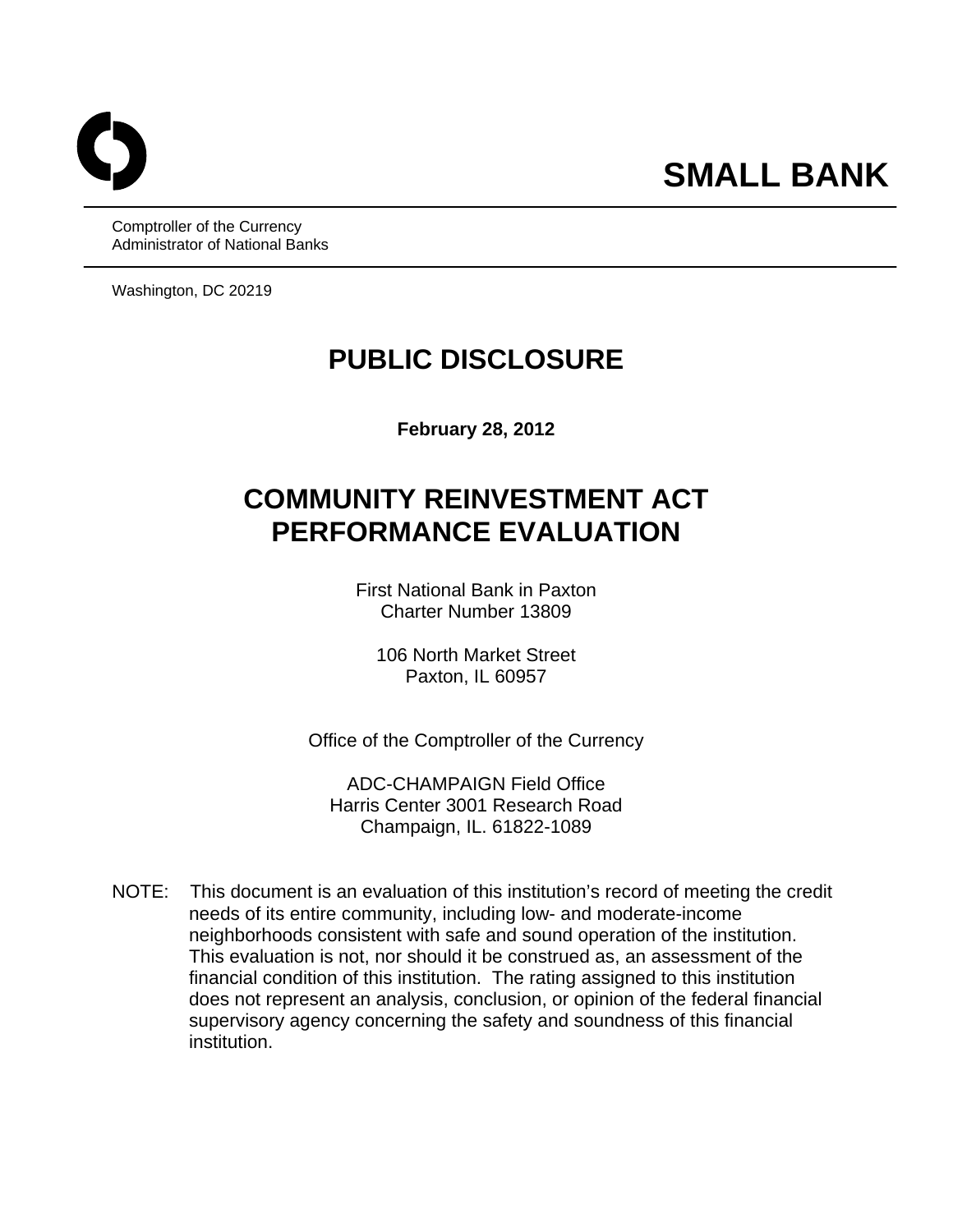#### **INSTITUTION'S CRA RATING: This institution is rated Satisfactory.**

The major factors supporting this rating include:

- First National Bank in Paxton's (FNB's) loan-to-deposit ratio is reasonable.
- A majority of loans originated by FNB are within the assessment area (AA).
- FNB's distribution of loans represents excellent penetration to businesses and farms of different sizes and borrowers of different income levels.

### **SCOPE OF EXAMINATION**

FNB was evaluated under the small bank examination procedures, which evaluates the bank's record of meeting the credit needs of its AA through its lending activities. The evaluation period for this review is from October 1, 2006 through December 31, 2011.

 evaluation period as the bank's strategic plan has not changed significantly. Based on both To evaluate the bank's lending performance, we utilized loans originated by FNB from January 1, 2010, through December 31, 2011. The loan sampling period is representative of the number and dollar volume of loan origination information supplied by the bank, FNB's primary loan products are business loans, agricultural loans, and residential real estate loans.

The bank has a report for loans originated within the AA. We tested this report and found it to be reliable. This report was utilized for commercial and agricultural loans. To evaluate the bank's lending to borrowers of different income levels and businesses and farms of different sizes, we selected a sample of business and agricultural loans made during this time period. Additionally, we utilized the bank's 2010 and 2011 Home Mortgage Loan Data (HMDA) information submitted by FNB. This data was reviewed and found to be reliable prior to this examination.

### **DESCRIPTION OF INSTITUTION**

FNB is a \$72 million intrastate institution headquartered in Paxton, Illinois. Paxton is located in Ford County on Interstate Highway 57 in east central Illinois, approximately 25 miles north of Champaign, Illinois. Paxton is the county seat of Ford County. The bank is a wholly owned subsidiary of Agricultural Banking Corporation, a two-bank holding company located in Paxton, IL. Holding Company assets total approximately \$130 million as of December 31, 2011. FNB's affiliate bank, Cissna Park State Bank, has assets of approximately \$53 million.

In addition to the main location, FNB operates one drive-up/walk-up facility located one block from the main office in Paxton, IL. FNB has not closed or opened any branches during this evaluation period. The bank offers one cash-dispensing ATM within the AA. This ATM is located in the Ford County Courthouse.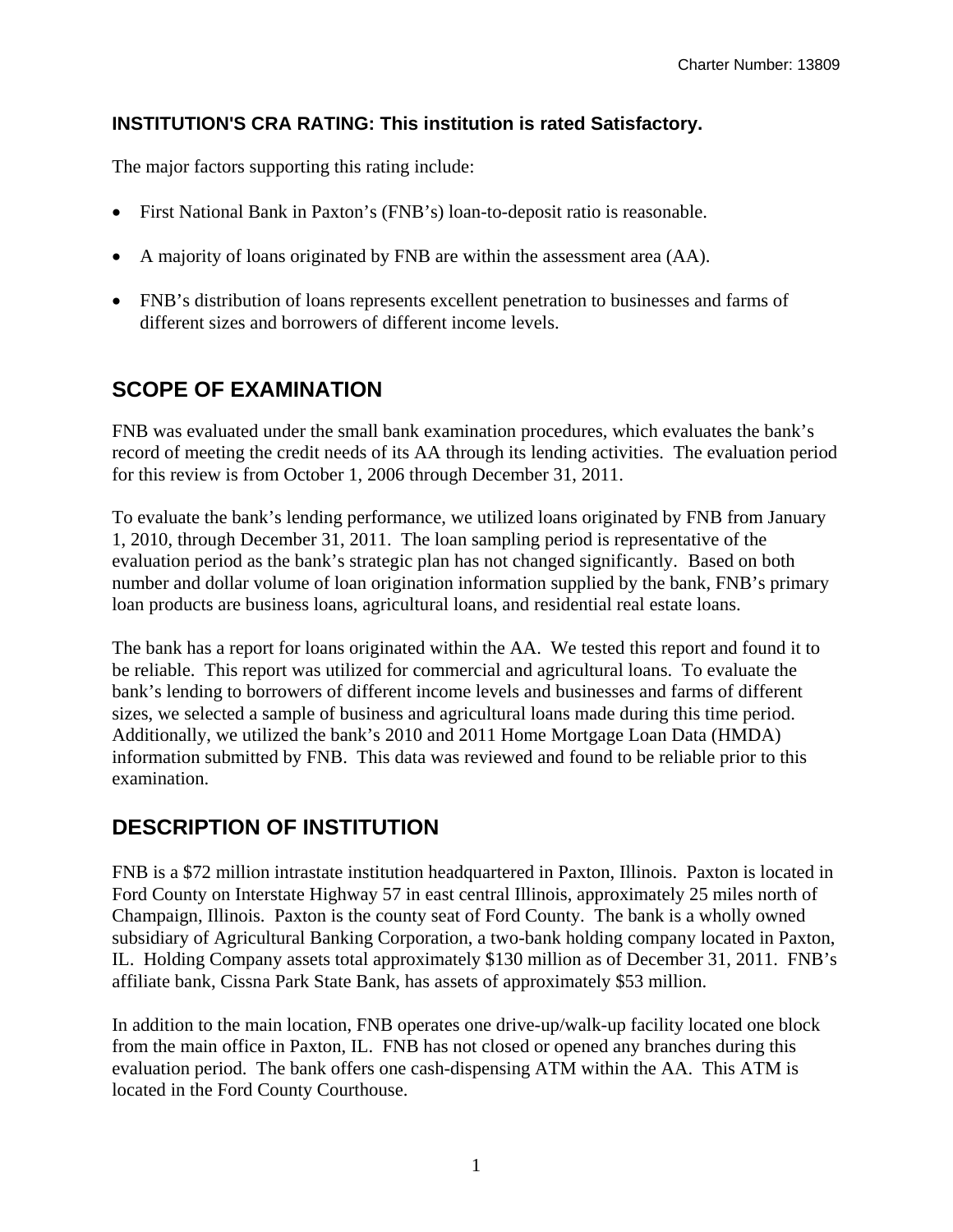FNB offers a full range of retail and commercial banking products normally associated with a community bank. The bank's primary lending focus is on commercial and agricultural loans. As of December 31, 2011, net loans were \$29 million, or 40 percent of total assets, while Tier 1 Capital was \$8 million. The following represents the institution's loan and lease portfolio mix as of December 31, 2011:

| <b>Loan Portfolio Summary by Loan Product</b> |                          |  |  |  |  |
|-----------------------------------------------|--------------------------|--|--|--|--|
| <b>Loan Category</b>                          | % of Outstanding Dollars |  |  |  |  |
| Home Loans                                    | 76%                      |  |  |  |  |
| <b>Agricultural Loans</b>                     | 10%                      |  |  |  |  |
| <b>Commercial Loans</b>                       | 7%                       |  |  |  |  |
| <b>Consumer Loans</b>                         | 7%                       |  |  |  |  |
| Other Loans                                   | 0%                       |  |  |  |  |

Source: December 31, 2011 C all Report data

During the evaluation period (January 1, 2010, through December 31, 2011), the bank originated 866 loans (46 percent consumer, 21 percent commercial, 17 percent real estate, and 16 percent agricultural) totaling \$41 million (34 percent real estate, 21 percent commercial, 27 percent agricultural, and 8 percent consumer). The bank also generated 73 home loans totaling \$8.8 million that were sold into the secondary market. Based on a random sample of 20 of the 73 loans, 90 percent of these loans were generated within the bank's assessment area. Ten percent were to low-income borrowers and 30 percent were to moderate-income borrowers.

There are no financial, legal, or other impediments hindering the bank's ability to meet the credit needs of its assessment area. Bank activities are consistent with its size, local economic conditions, and credit needs of its community. The bank was rated Satisfactory at its last CRA examination, October 1, 2006.

### **DESCRIPTION OF ASSESSMENT AREA(S)**

FNB has one Assessment Area (AA) that is comprised of four of the five census tracts (#9617, #9618, #9619, and #9620) in Ford County, which is located in the Champaign-Urbana, IL Metropolitan Statistical Area (MSA #16580). All four census tracts are designated middleincome. The bank's AA does not include census tract #9616, which is also a middle-income census tract. This AA meets the requirements of the regulation and does not arbitrarily exclude any low-or moderate-income areas. The bank's assessment area is reasonable, based on the bank's location. The bank is located on the southern end of Ford County and on the northern end of the MSA. Individuals living on the northern side of Ford County (census tract #9616) would have to travel approximately twenty miles to get to FNB, while two other banks located in that census tract are closer and available to meet their banking needs. Additionally, it would be difficult for a bank of this size to serve all three counties in the Champaign-Urbana MSA.

The population of the AA is 12,212. Ninety-five percent of the housing stock is 1-4 family units and 71 percent of the housing stock is owner occupied housing. The following demographic information for the AA is based on 2000 census data: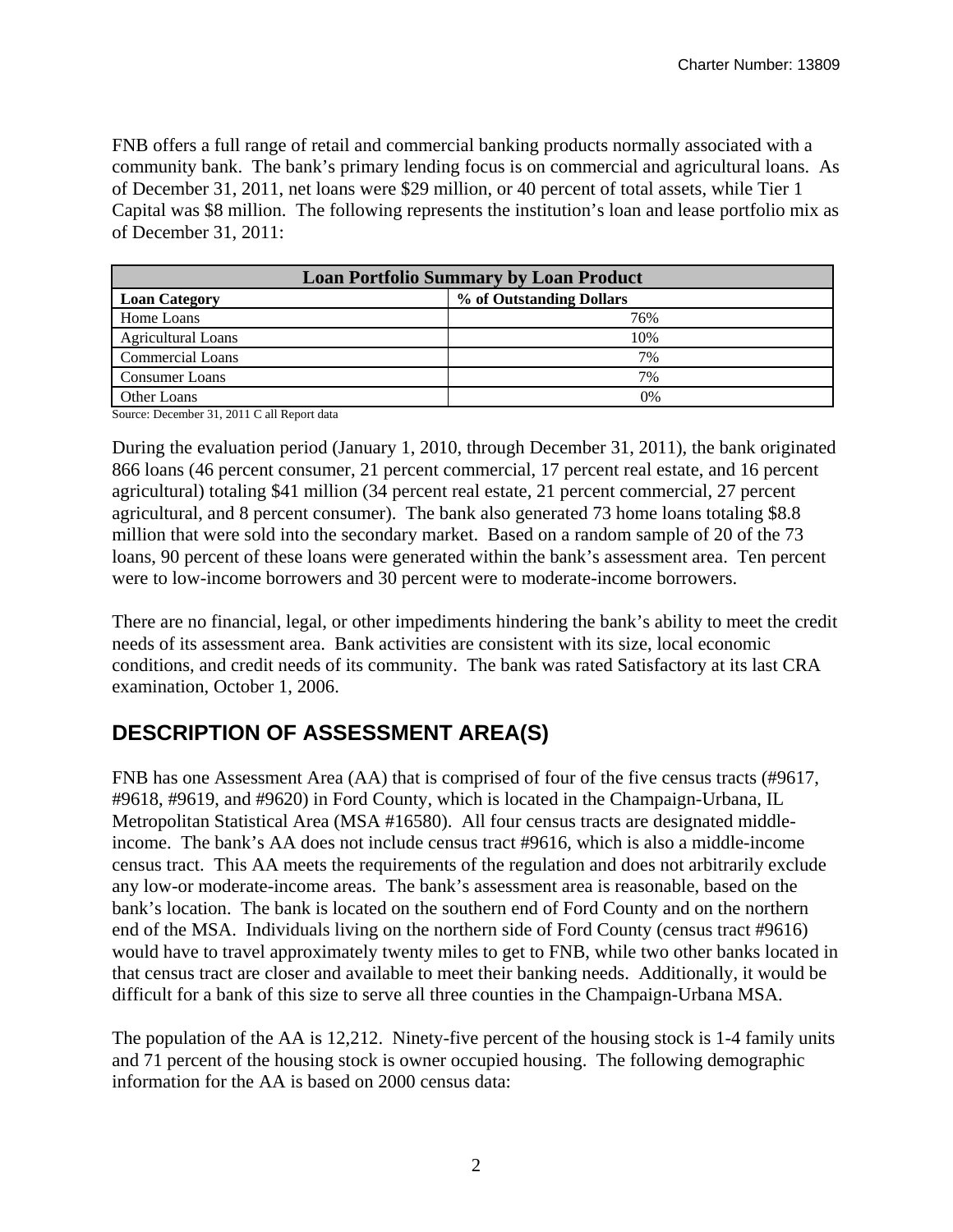| <b>Demographic Information</b>                                                  | <b>MSA Assessment Area</b> |            |              |        |  |  |  |
|---------------------------------------------------------------------------------|----------------------------|------------|--------------|--------|--|--|--|
| Family Distribution by Income Level<br>(low-, moderate-, middle-, upper-income) | 19.52%                     | 25.98%     | 28.31%       | 26.19% |  |  |  |
| Families below poverty level                                                    | 5.46%                      |            |              |        |  |  |  |
| 2011 Updated Median Family Income (MFI)                                         | \$67,100                   |            |              |        |  |  |  |
| Median Year of Homes Built / Median Home<br>Value                               | 1951 / \$69,395            |            |              |        |  |  |  |
| <b>Total Businesses</b>                                                         | 1,129                      |            |              |        |  |  |  |
| Businesses with $Rev < $1$ Mil, $Rev > $1$ Mil,<br>Unreported                   | 777 (68.82%)               | 34 (3.01%) | 318 (28.17%) |        |  |  |  |
| <b>Total Farms</b>                                                              | 224                        |            |              |        |  |  |  |
| Farms with Rev < \$1 Mil, Rev > \$1 Mil,<br>Unreported                          | 222 (99.11%)               | 2(0.89%)   | $0(0\%)$     |        |  |  |  |

Source: 2000 U.S. Census Data and 2010 - 2011 HUD data

The local economy is generally stable and driven by services, agriculture, and small businesses. Small businesses and small farms are defined as those with annual gross revenues of \$1 million or less. Within the AA, the largest employers include Gibson Area Health Services, Ford County, Eastern Illini Electric Co-op, the local school district, and three local nursing homes. The AA's largest factory, Baltimore Air, closed in June 2009 and 200 jobs were lost. This loss was partially offset by the addition of Colmac Coil, which employs approximately 70 individuals. Some residents from the AA commute to Champaign-Urbana, IL for employment.

The December 2011 unemployment rate for Ford County was 10.4 percent. The state unemployment rate for the same time period was 9.6 percent, while the national rate was 8.5 percent.

FNB faces competition from numerous community banks located within its AA, and from larger regional and national competition, including a local Farm Credit service. There are 38 financial institutions with offices located within the Champaign-Urbana MSA. Six of these financial institutions are located in Ford County. FNB ranks eighteenth in the MSA with a deposit market share of 1.38 percent and third in Ford County with a market share of 15.78 percent.

We reviewed one community contact made in November 2011 with an economic development organization. Overall, the contact stated that local financial institutions are meeting the financial needs of the community and are more than willing to provide funding to qualified borrowers for small business and home loans. The contact also noted that local banks also participate in providing assistance to businesses who qualify for loans under the economic development corporation's revolving loan fund. We also performed one community contact with a local municipality during this evaluation period. The contact stated that local banks; including FNB Paxton, have participated in funding city projects in the past and are always willing to assist in any way they can. The contact stated that no complaints related to the local banks have been received by the municipality. Additionally, the contact noted the need for a revolving loan fund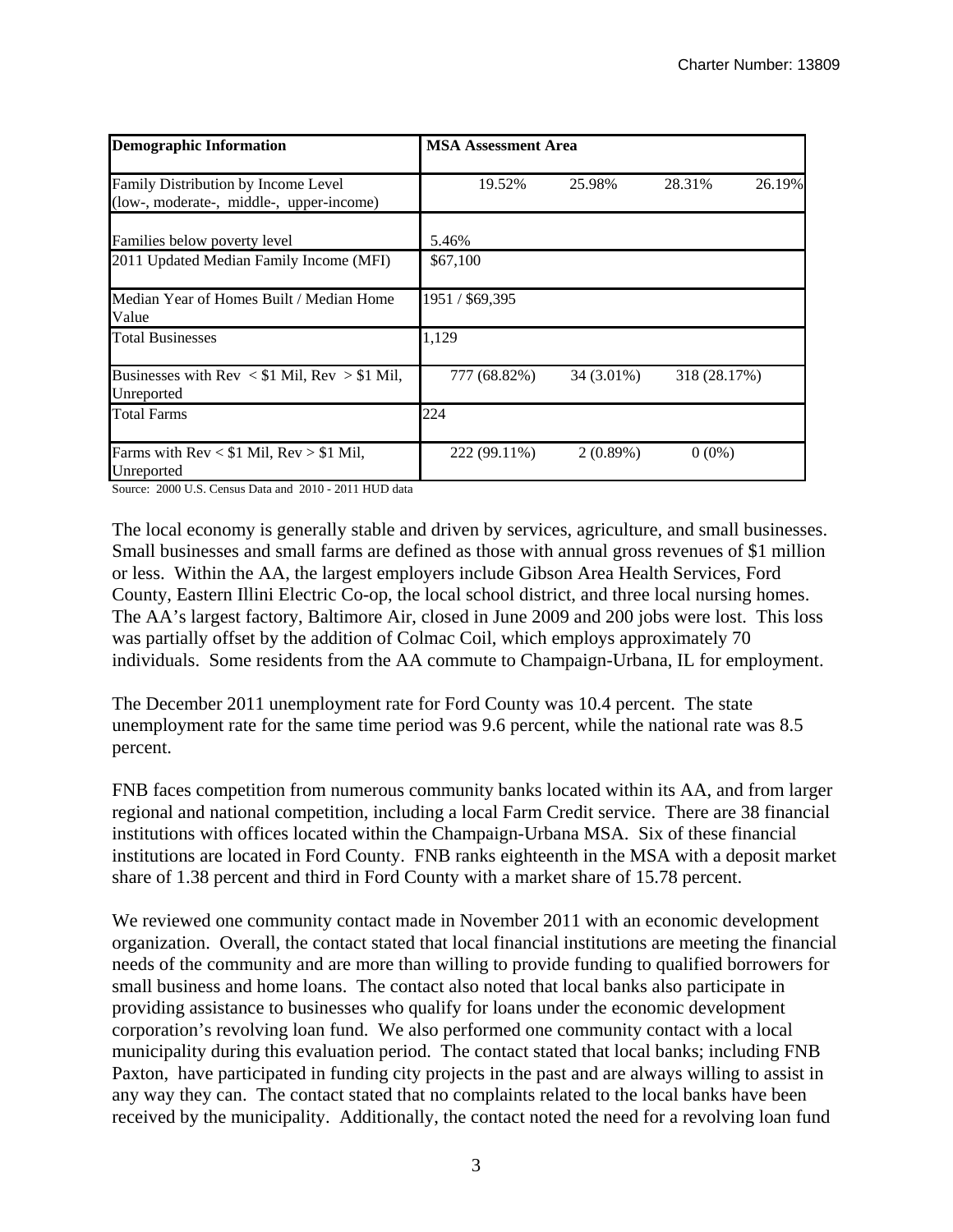to aid small businesses in obtaining small loans (less than \$10,000), but stated that the needs of low- and moderate-income individuals/families are being met by the local banks.

### **CONCLUSIONS WITH RESPECT TO PERFORMANCE CRITERIA**

FNB's performance of meeting community credit needs is reasonable. This review concentrated on the bank's primary loan products, which include business, agricultural, and residential real estate loans. Approximately 46 percent of AA families are low- or moderate-income. Also, a majority of the businesses and farms in the AA are small businesses and small farms.

FNB has a reasonable loan-to-deposit ratio and a majority of the loans originated are within the AA. FNB has excellent penetration among businesses and farms of different sizes and borrowers of different income levels.

All criteria of the lending test are documented below:

#### **Loan-to-Deposit Ratio**

FNB's net loan-to-deposit ratio is reasonable given the bank's size, financial condition, AA's credit needs, and local competition.

The bank's net loan-to-deposit ratio averaged 51 percent over the 24 quarters since the last CRA examination. This ratio ranged from a quarterly low of 42 percent to a quarterly high of 62 percent during the time period. The average quarterly net loan-to-deposit ratio for three other similarly situated financial institutions headquartered in Ford and Iroquois Counties, with total assets between \$69 million and \$107 million, was 61 percent over the same time period. These average quarterly ratios ranged from a low of 58 percent to a high of 66 percent.

The bank's performance context indicates that the bank generated and sold \$8.8 million home loans into the secondary market. This data further supports the reasonableness of the bank's loan-to-deposit ratio.

#### **Lending in Assessment Area**

A majority of FNB's loans (71 percent of the number) are originated within the bank's assessment area. The following table shows the bank's lending inside and outside of the assessment area by primary product type. We placed more emphasis on the number of loans versus the dollar amount of loans, as the dollar amount for commercial loans is skewed by ten commercial loan participations (\$7.6 million) that are outside of the bank's assessment area, and the dollar amount of home loan refinances is skewed by one larger loan for a home in Florida (\$750 thousand), and some additional loans to long time customers who live just outside of the bank's assessment area.

| Lending in the AA |                 |                           |  |  |  |
|-------------------|-----------------|---------------------------|--|--|--|
|                   | Number of Loans | Dollar of Loans $(000's)$ |  |  |  |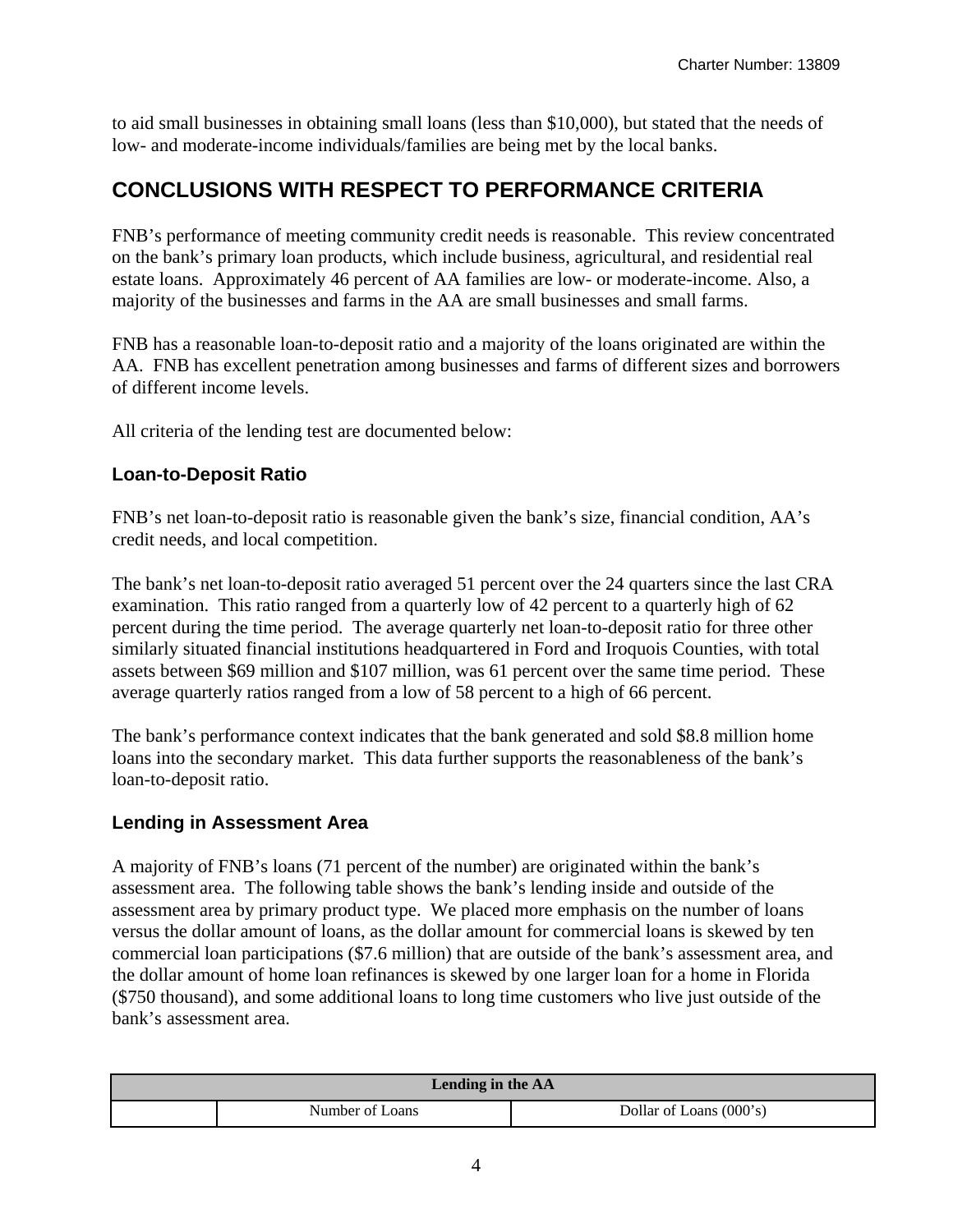| Type of      |     | Inside |     | Outside | Tot |          | Inside        |          | Outside | Total    |
|--------------|-----|--------|-----|---------|-----|----------|---------------|----------|---------|----------|
| Loans        | #   | $\%$   | #   | $\%$    | al  | \$       | $\frac{0}{0}$ | \$       | $\%$    |          |
| Commercial   | 158 | 87.29% | 23  | 12.71%  | 181 | \$4,045  | 36.77%        | \$8,946  | 63.23%  | \$12,991 |
| Agricultural | 78  | 56.12% | 61  | 43.88%  | 139 | \$5,299  | 51.54%        | \$6,038  | 48.46%  | \$11,337 |
| Home         | 22  | 64.71% | 12  | 35.29%  | 34  | \$1,194  | 55.61%        | \$953    | 44.39%  | \$2,147  |
| Purchase     |     |        |     |         |     |          |               |          |         |          |
| Home         | 8   | 38.10% | 13  | 61.90%  | 21  | \$591    | 21.30%        | \$2,183  | 78.70%  | \$2,774  |
| Refinances   |     |        |     |         |     |          |               |          |         |          |
| Home         | 13  | 65.00% | 7   | 35.00%  | 20  | \$612    | 59.24%        | \$421    | 40.76%  | \$1,033  |
| Improvement  |     |        |     |         |     |          |               |          |         |          |
| Totals       | 279 | 70.63% | 116 | 29.37%  | 395 | \$11,741 | 38.77%        | \$18,541 | 61.23%  | \$30,282 |
|              |     |        |     |         |     |          |               |          |         |          |

Source: Bank loan origination reports from 1/1/2010 through 12/ 31/ 2011 for commercial and agricultural loans and 2010 and 2011 HMDA LAR for residential loans.

#### **Lending to Businesses and Farms of Different Sizes and Borrowers of Different Incomes**

FNB's distribution of loans to businesses and farms of different sizes and borrowers of different incomes is excellent.

#### **Business Loans**

The distribution of loans to businesses reflects excellent penetration among businesses of different sizes. Ninety-five percent of the bank's loans to businesses originated in the evaluation period were made to small businesses. Small businesses are businesses with gross annual revenues of \$1 million dollars or less. The bank's rate of small business loan originations is greater than demographic data, which shows that approximately 69 percent of businesses in the AA are small businesses.

| <b>Borrower Distribution for Business Loans within AA</b> |             |               |             |         |  |  |  |  |  |
|-----------------------------------------------------------|-------------|---------------|-------------|---------|--|--|--|--|--|
| <b>Business Revenues (or</b>                              | $\leq$ $=$  | > \$1,000,000 | Unavailable | Total   |  |  |  |  |  |
| Sales)                                                    | \$1,000,000 |               |             |         |  |  |  |  |  |
| % of AA businesses                                        | 68.82%      | 3.01%         | 28.17%      | 100.00% |  |  |  |  |  |
| % of bank loans in AA by #                                | 95.00%      | 5.00%         | $0.00\%$    | 100.00% |  |  |  |  |  |
| % of bank loans in AA by \$                               | 94.68%      | 5.32%         | $0.00\%$    | 100.00% |  |  |  |  |  |

Source: Sample of 20 business loans originated between 1/1/2010 and 12/31/2011 made within the AA and 2000 Dunn & Bradstreet data.

#### **Agricultural Loans**

The distribution of loans to farms reflects excellent penetration among farms of different sizes. One hundred percent of the bank's loans to farms originated in the evaluation period were made to small farms. Small farms are farms with gross annual revenues of \$1 million dollars or less. The bank's rate of small farm loan originations is greater than demographic data, which shows that approximately ninety-nine percent of farms in the AA are small farms.

#### **Borrower Distribution for Agricultural Loans within AA**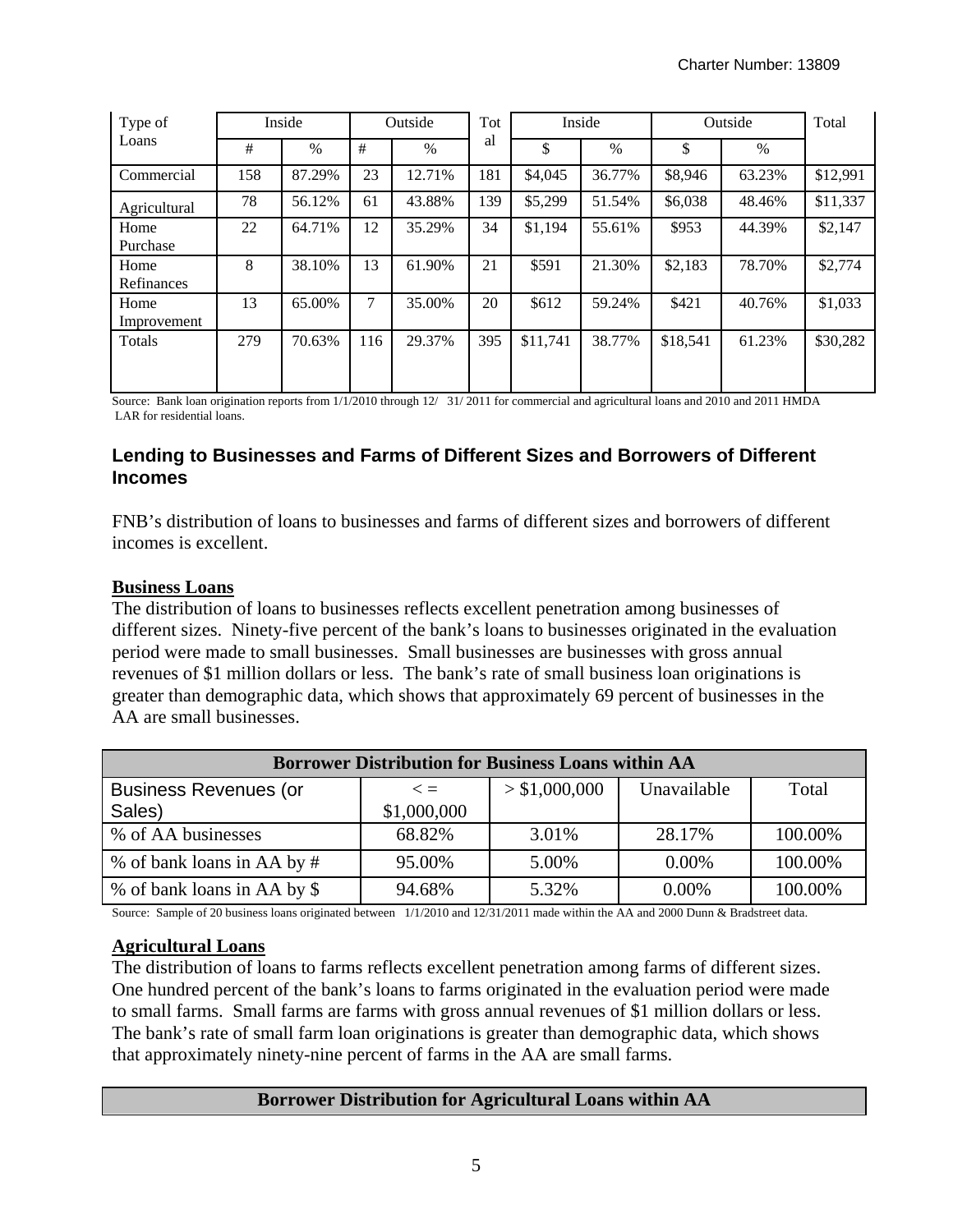|                             | $\lt$ =     | > \$1,000,000 | Unavailable | Total   |
|-----------------------------|-------------|---------------|-------------|---------|
| Farm Revenues (or Sales)    | \$1,000,000 |               |             |         |
| % of AA farms               | 99.11%      | 0.89%         | $0.00\%$    | 100.00% |
| % of bank loans in AA by #  | 100%        | $0.00\%$      | $0.00\%$    | 100.00% |
| % of bank loans in AA by \$ | 100%        | $0.00\%$      | $0.00\%$    | 100.00% |

Source: Sample of 20 farm loans origin ated between 1/1/2010 and 12/31/2011 made within the AA and 2000 Dunn & Bradstreet data.

#### **Residential Real Estate Loans**

The distribution of residential real estate loans reflects excellent penetration among borrowers of different income levels. The distributions of home purchase, home improvement, and home refinances among low- and moderate-income borrowers compare favorably to demographic data.

As more home purchase loans were made, when compared to home improvement loans and home refinances, home purchase loans carried significant weight in arriving at these conclusions.

#### Home Purchase

The distribution of home purchase loans reflects excellent penetration among borrowers of different income levels. The borrower distribution to low-income borrowers (28.57 percent) and moderate-income borrowers (42.85 percent) exceeds the percentage of low-income families (19.52 percent) and moderate-income families (25.98 percent) in the AA.

Taking into consideration loans sold into the secondary market, we found that the distribution of home purchase loans reflects reasonable penetration to low-income borrowers (10 percent), when compared to the percentage of low-income families in the AA (19.52 percent) and excellent penetration to moderate-income borrowers (30 percent), when compared to the percentage of moderate-income families in the AA (25.98 percent). This is based on a random sample of 20 of the 73 loans generated.

#### Home Improvement

The distribution of home improvement loans reflects excellent penetration among borrowers of different income levels. The borrower distribution to low- and moderate-income borrowers (25.00 percent and 37.50 percent) exceeds the percentage of low- and moderate-income families in the AA (19.52 percent and 25.98 percent).

#### Home Refinance

The distribution of home refinance loans reflects reasonable penetration among borrowers of different income levels. No loans for home refinance were made to low-income borrowers. However, the borrower distribution to moderate-income borrowers (33.33 percent) exceeds the demographic data (25.98 percent).